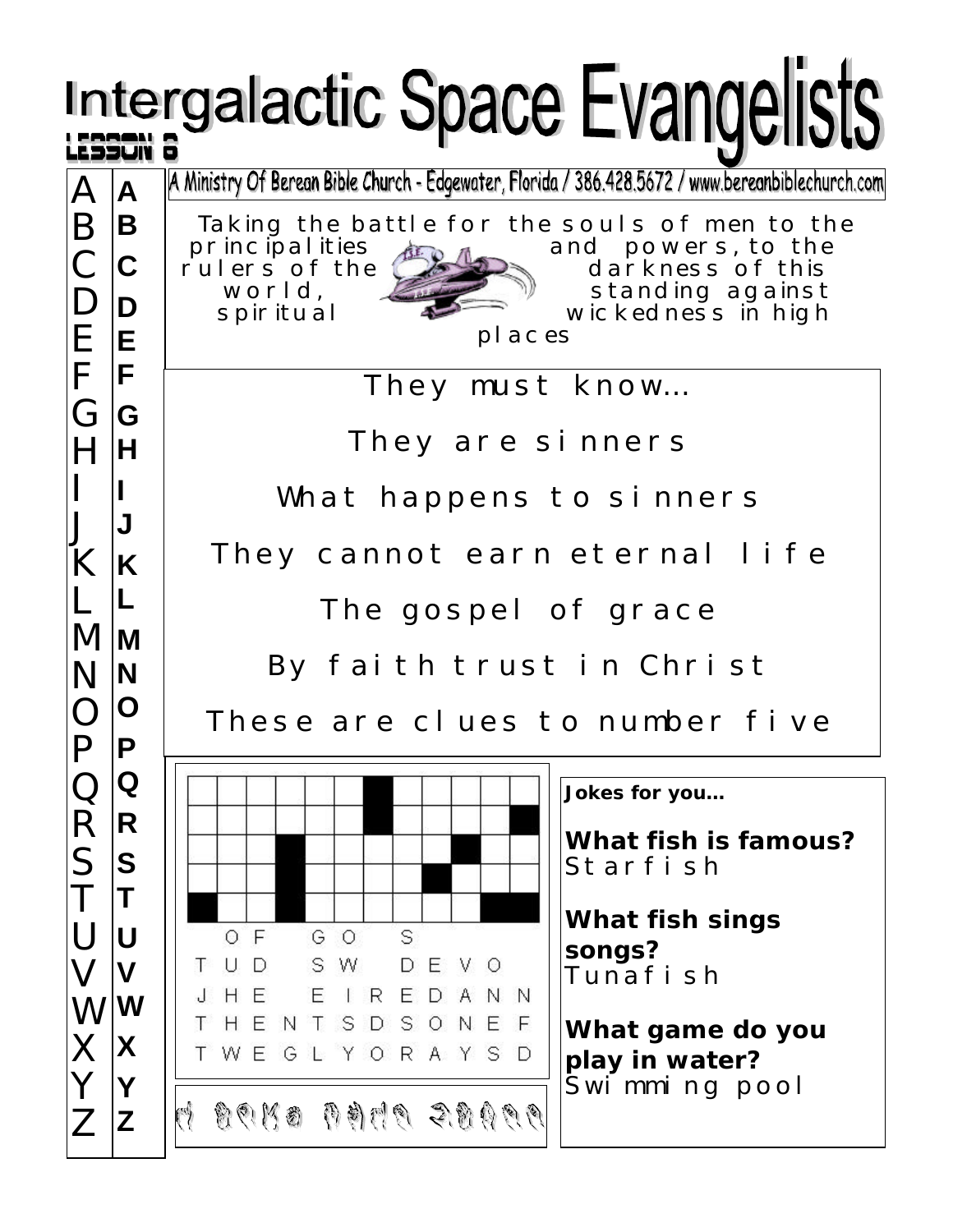## **The** Intergalactic Space Evangelist Part 8 Blind Man's Bluff

P1 Last time…. It will not be easy, said SemaJ. The IDD knows we are coming and they are NOT happy about it. So be it, said Commander M. Those people on De L'aveugle must hear the truth before it is too late. It may be too late already, said Matty! LOOK!!!!

P2 Everyone turned to see where Matty was pointing. There on the monitor was De L'aveugle shining in its sun. What do you see Matty, asked KEL? Look, see the satellite orbiting De L'aveugle? Said Matty.

P3 Jules zoom in on De L'aveugle, said Commander M. Julie quickly typed in the command to zoom in on De L'aveugle. There, said Matty, see that satellite just over their north pole?

P4 I see it, said Jake. OK everyone get strapped in we are going to engage our **F**ast **A**s **L**ight **C**raft **O**ffworld **N**egotiator Drive (or *FALCON* drive), said Jewels!

P5 Our young hero's quickly strapped themselves in as Jake & Jewels began to get Falcon 1 ready for light speed. Soon they were ready to go. 5, 4, 3, 2, 1, Zero, Zero, Zero! *Falcon 1* roared to life and with a flash of light they were gone.

P6 What is our plan once we get there? Asked JR.

P7 We will have to split into 3 teams, said KEL. Team one will take control of the satellite, team two will take control of the T.V. (truth violator) station on De L'aveugle and team 3 will work as support and backup in *Falcon 1*.

P8 Good plan KEL! Said the voice of Commander M over the radio. Once you have control of the satellite and T.V. station we can use the IDD's own tools against them and tell the people on De L'aveugle the truth.

P9 So we have Jake, Jewels, SemaJ, Matty, JR & KEL to tackle the whole IDD force! Said Craigers from the radio. You left out one Craigers, said Jewels, you left out GOD! Ahahahahaha everyone laughed. The IDD is no match for God and his people said Jake.

P10 OK… said M. Team ONE will be SemaJ and Jake it will be their job to take control of the satellite. Team TWO will be JR & Matty. It will be their job to take over the T.V. station. Team THREE will be Jewels & KEL on board the *Falcon 1*.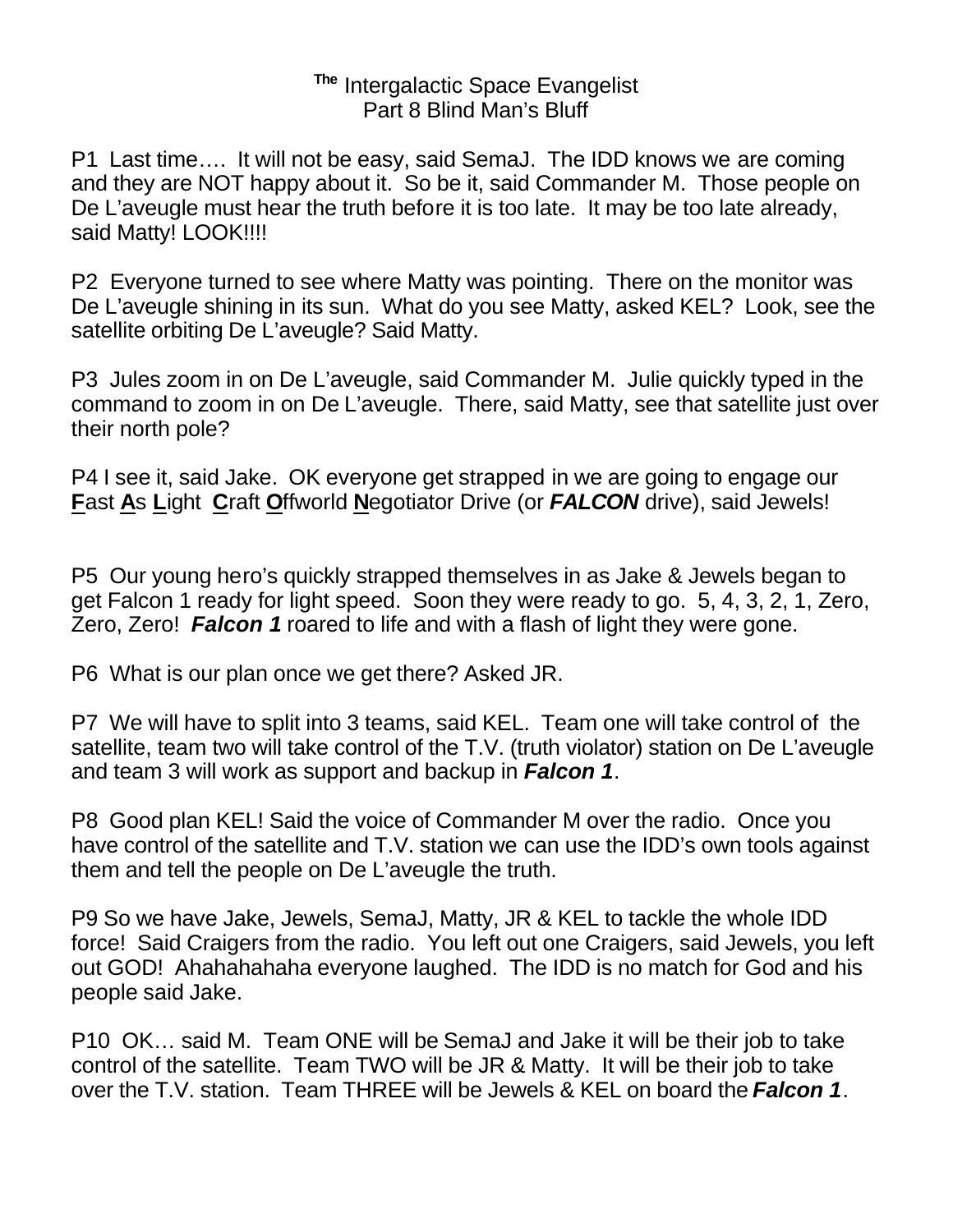P11 BEEP, BEEP, BEEP went Falcon 1's navigation computer. De L'aveugle in 27 seconds, said Jewels. Here we go again! Said KEL. NO worries! Said SemaJ, who had learned his lesson. Remember Judges 7:20 and Gideon, said Matty.

P12 What will our 3 teams find? Will they be able to work together to save De L'aveugle ? Find out next time in "tum, dumm, dum" … The Intergalactic Space Evangelist!

## <u> LS.E. TRAINING SECTOR II COMMANDER M SAYS</u>



When the ISE team gets to De L'aveugle they will have to be ready to give the gospel to the people there. The truth of the gospel will be like turning on the lights in the dark room of their minds.

- 1. In Romans 3:10 why is the 4th word so very important?
- 2. In Romans 6:23 what does wages mean?
- 3. In Romans 4:5 why does it say "worketh not"?
- 4. In 1Cor. 15:3-4 we find the phrase "according to the scriptures" how many times? Why is this phrase important? (there are 2 parts to this question)
- 5. What are the 5 things every lost person needs to hear?